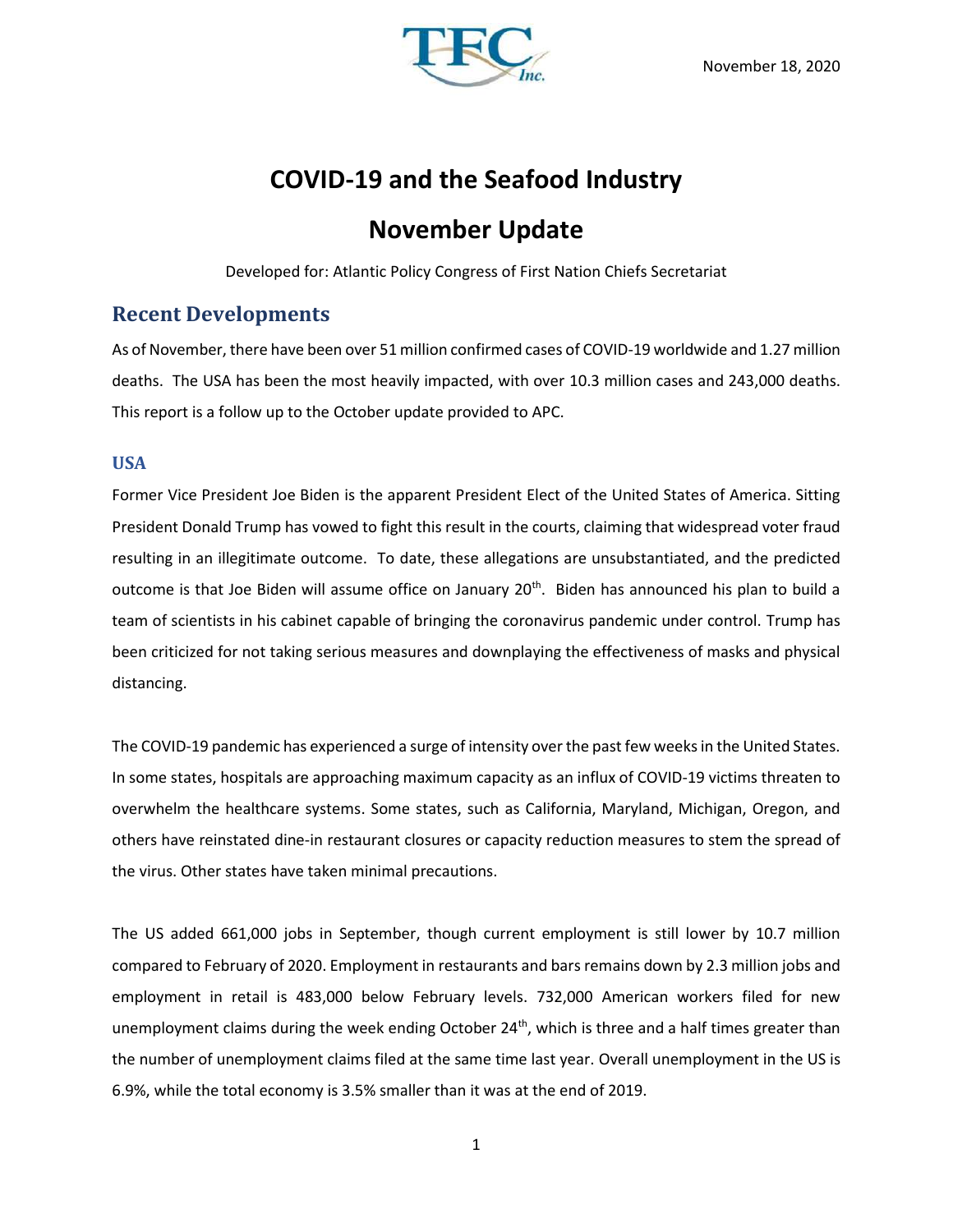

### **Canada**

To date, Canada has confirmed 266,525 cases of COVID-19 and 10,549 deaths. Canada is experiencing a second wave of the virus that is significantly larger than the first wave that occurred during the Spring. November  $3^{rd}$  represented an all-time high with 4,672 new cases. In some regions of Ontario such as certain Brampton neighborhoods, the prevalence of COVID-19 in the local population has been found to be 19%. British Colombia has over 5,500 active cases

As a result, some provinces have begun re-implementing public health restrictions. British Colombia has implemented a two-week ban order on social gatherings outside of one's household and suspended indoor physical activities where proper distancing cannot be maintained. In the Peel region of Ontario, banquet halls have been forced to close and gyms have been forced to only allow visitation by appointment. Additionally, restaurants in Peel are only able to accept diners if they belong to the same household.

Notably, Atlantic Canada (not including Quebec) has so far avoided a major second wave of outbreaks. The Canadian economy added 84,000 jobs in October, meaning that the deficit between now and February has shrunk to 600,000. This is the lowest number of new monthly jobs recorded since May, but it beat the estimate of 75,000 jobs that economists were on average expecting. Notably, however, the foodservice industry shed 48,000 jobs, primarily in Quebec.

#### **Asia**

India has the second greatest number of cases after the United States having confirmed over 8.5 million cases since the beginning of the pandemic. Countries in Southeast Asia, such as Korea, Japan, and China have had comparatively few cases due to effective health regulations and fast response times.

China's economy has continued to recover following the near-total shutdown of the economy imposed in January and February of 2020. The Chinese economy grew by 4.9% between July and September compared to the same period in 2019. Retail spending has rebounded to pre-virus levels, and factory output has risen in response to global demand for masks and other medical supplies. China is anticipated to be the only major world economy to experience growth in 2020.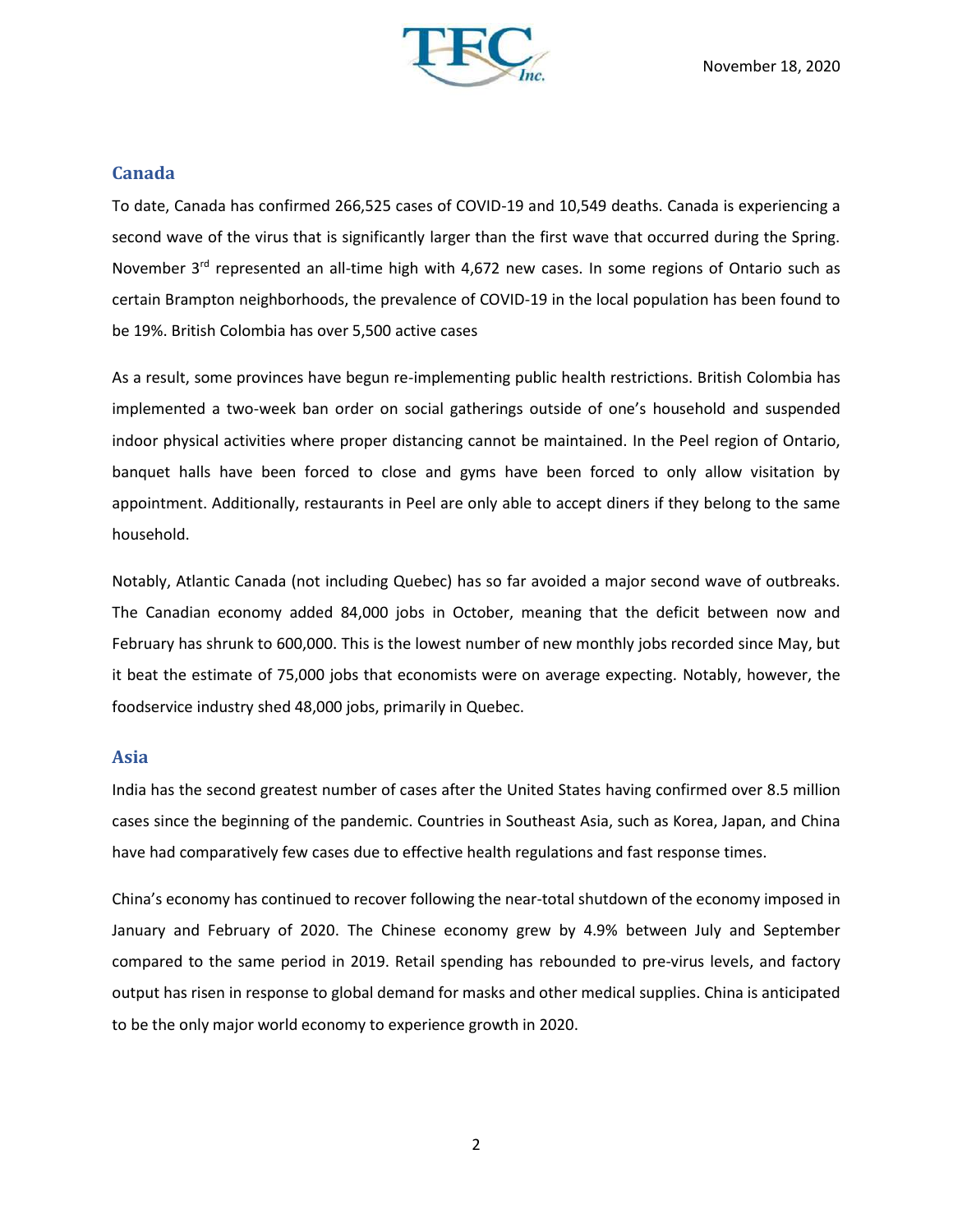

#### **EU**

Throughout Europe, case counts are spiking, and health infrastructure is in danger of being overwhelmed. In France, 92.5% of the available intensive care capacity is occupied by COVID-19 patients. Italy, which was the first country to experience a severe mortality event related to the virus, is once again seeing hospitals overwhelmed and the death rate has begun increasing for the first time since April. Spain and the United Kingdom are seeing over 10,000 new cases per day.

European countries have begun re-implementing aggressive public health policies to slow the spread of the virus. Portugal has ordered 7 million people to stay home on weeknights between 11 pm to 5 am. On weekends people may only leave from the morning to 1 pm, unless to buy essentials. In Hungary, all businesses must be closed by 7 pm. In France, only schools and essential businesses remain open at this time.

The EU is experiencing turmoil between its member states over a proposed \$888 billion (USD) COVID-19 relief recovery plan was blocked by Hungary and Poland. This will prevent an injection of economic stimulus to the European economy that is experiencing its worst recession since World War II. It is unknown at this time when these parties will come to an agreement to allow for a stimulus plan to pass.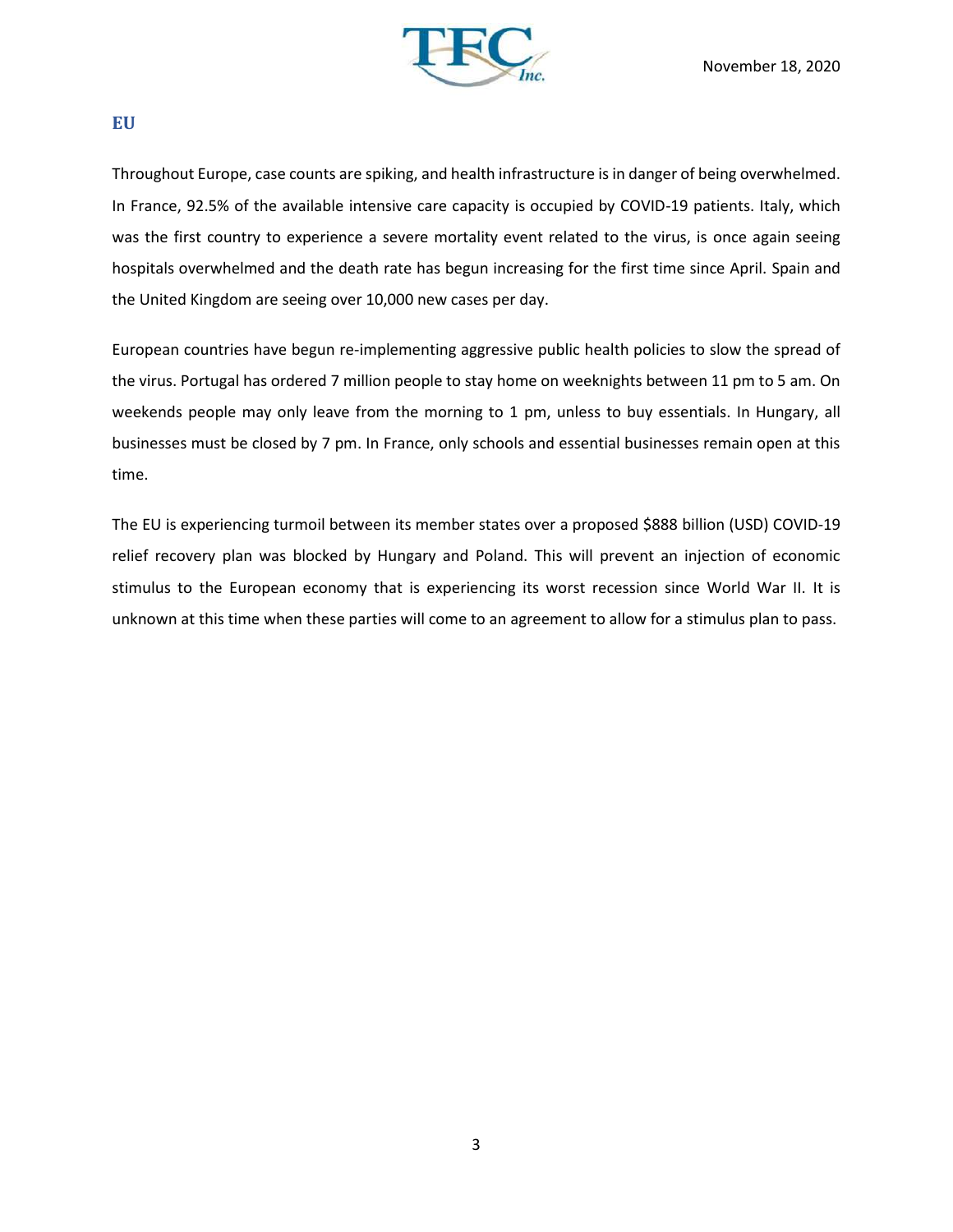

## **Seafood Market Status**

This section of the report will discuss the current state of the seafood market by species as of November 2020.

### **Lobster**

The market price for live lobster has recovered to near 2019 levels. After reaching a low of \$5.95/lb (USD\_ in June of 2020, price began climbing and by October had reached \$11.13/lb (USD). Since the beginning of October price has begun gradually declining as supply increases due to the winter lobster fisheries in the Bay of Fundy opening. Current market price is \$9.63/lb (USD) (Figure 1).





The Autumn Atlantic lobster fishery began with the opening of LFA 35 in the Upper Bay of Fundy. Harvesters in LFA 35 began setting traps on October 14. Initial shore prices ranged between \$11.00- 13.00/lb (CAD), which is partially explained by lower catches compared to last year. Recently, catches have gone up and more areas in the Bay of Fundy have opened to fishing. As predicted, shore prices quickly dropped and have since fallen to \$7.00/lb (CAD) as of November 10<sup>th</sup>. This is a drop of 40% or more, indicating that buying activity was overheated to begin the season due to a lack of supply. LFA's 33 and 34, two of the largest in Atlantic Canada, will open at the end up of the month and will add supply to a faltering market. Shore prices are expected to remain along the \$6.00-7.00/lb range, though pricing data is not available at the time of this report. This will be discussed further in the December update.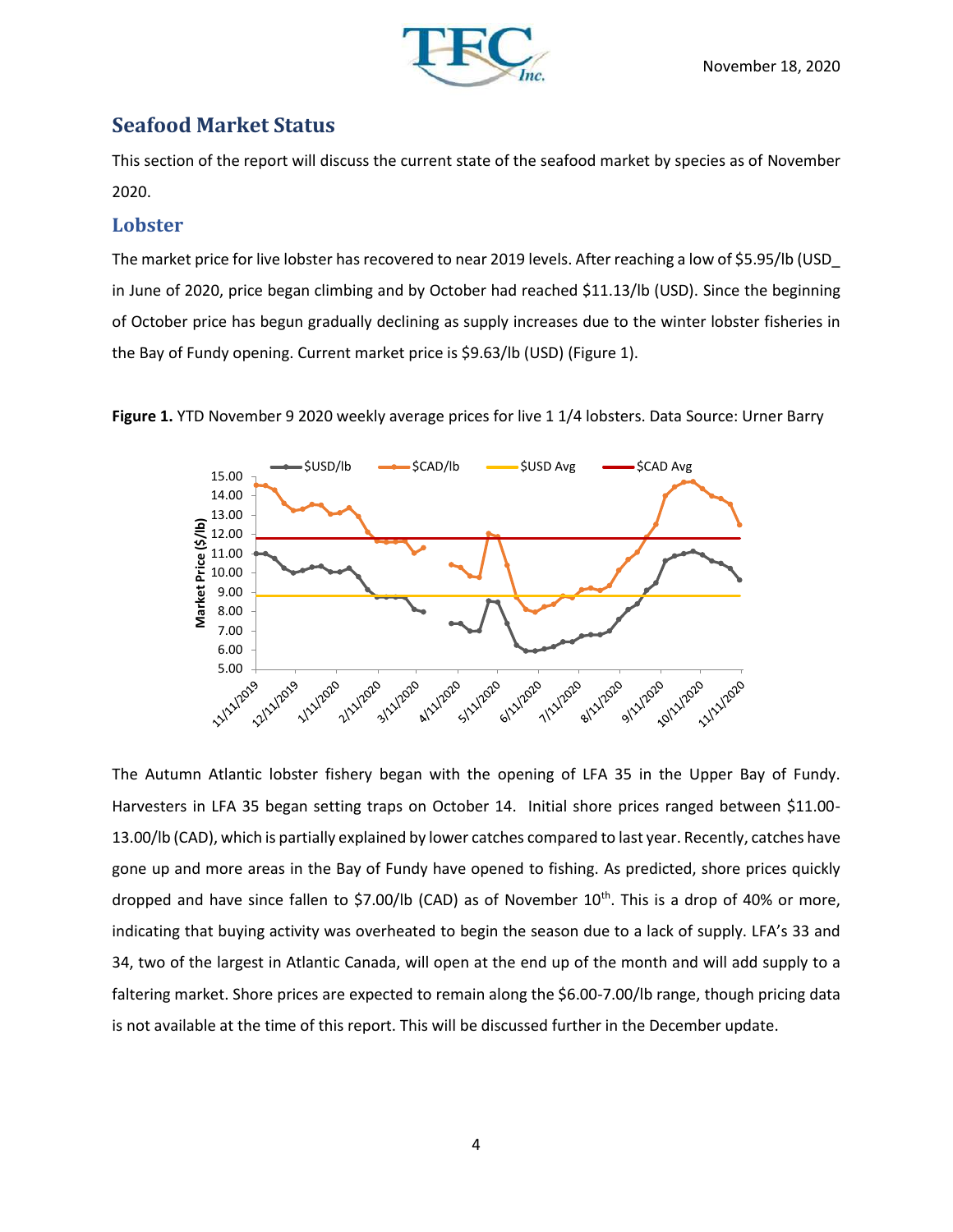

It is not yet known how the lockdowns instituted by several states will affect the market, however if more states implement restrictions on restaurants then the lobster industry could experience another decline similar to that in May and June. European demand has declined due to new lockdown, while Chinese demand has become price sensitive due to competitive pricing. The Maine fishery has been interrupted by poor weather.

### **Crab**

The snow crab season concluded at the end of the summer in Atlantic Canada. As of November 10<sup>th</sup>, the supply of Canadian 8 oz. or greater snow crab has been virtually exhausted. Demand is still strong for what little product remains and market prices remain high (Figure 2).

**Figure 2.** YTD November 11, 2020 weekly average prices for frozen 5-8 oz snow crab clusters from the Gulf of St. Lawrence. Data Source: Urner Barry



Snow crab has been among the top-performing seafood products during the pandemic. The Alaskan snow crab quota has been increased. This will likely alleviate some of the demand pressure that contributed to 2020 Canadian market being oversold moving into the next season. It is expected that in the interim period buyers will look to Russian and US snow crab to obtain inventory. Despite the increased Alaskan TAC, however, the 2021 snow crab season is expected to continue the trend of high demand, limited supply, and overall high prices.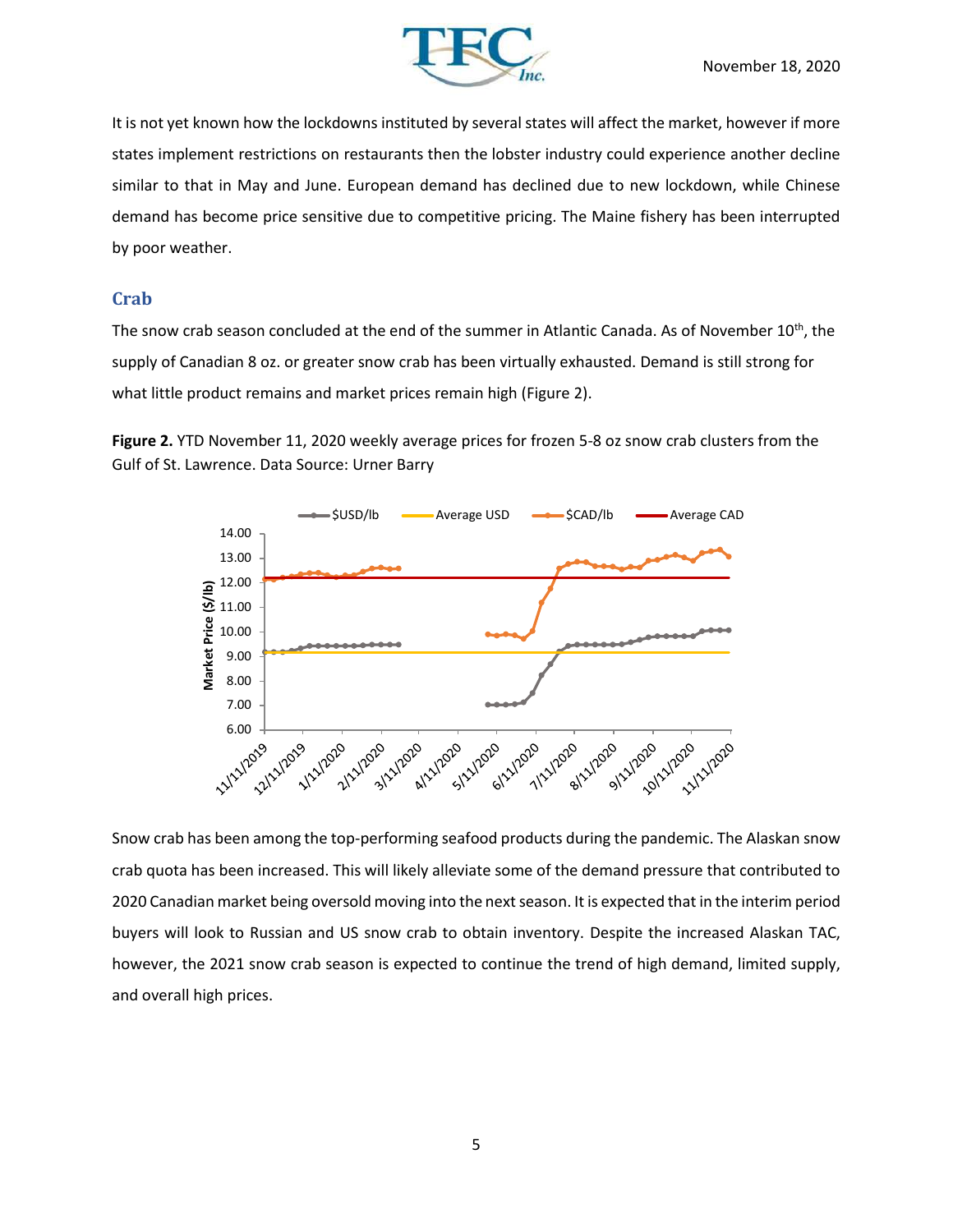

### **Shrimp**

The market for coldwater shrimp remains lackluster. Market price for Coldwater shrimp has stagnated at \$5.83/lb (USD) since July (Figure 3) and there has been no sign of price firming. Important markets in Asia remain flat, though there is some retail demand in the United Kingdom.

**Figure 3.** YTD November 16 weekly average prices for frozen 175-250 ct. shrimp. Data Source: Urner Barry



### **Bivalves**

After an initial crash in the spring, oyster price has remained at a constant \$88.00/gallon (USD) since mid-May (Figure 4). This is the second lowest price in the last five years. Oyster growers continue to suffer from the reduced traffic to dine-in restaurants. One grower in BC has seen monthly sales drop from \$100,000 (CAD) to \$20,000 (CAD) from the beginning of this year to the present. In PEI, some growers have reported an uptick in sales, mostly to retail, while others in PEI have not been able to find buyers.

**Figure 4**. YTD November 16 2020 weekly average prices for X-Select Oysters. Data Source: Urner Barry

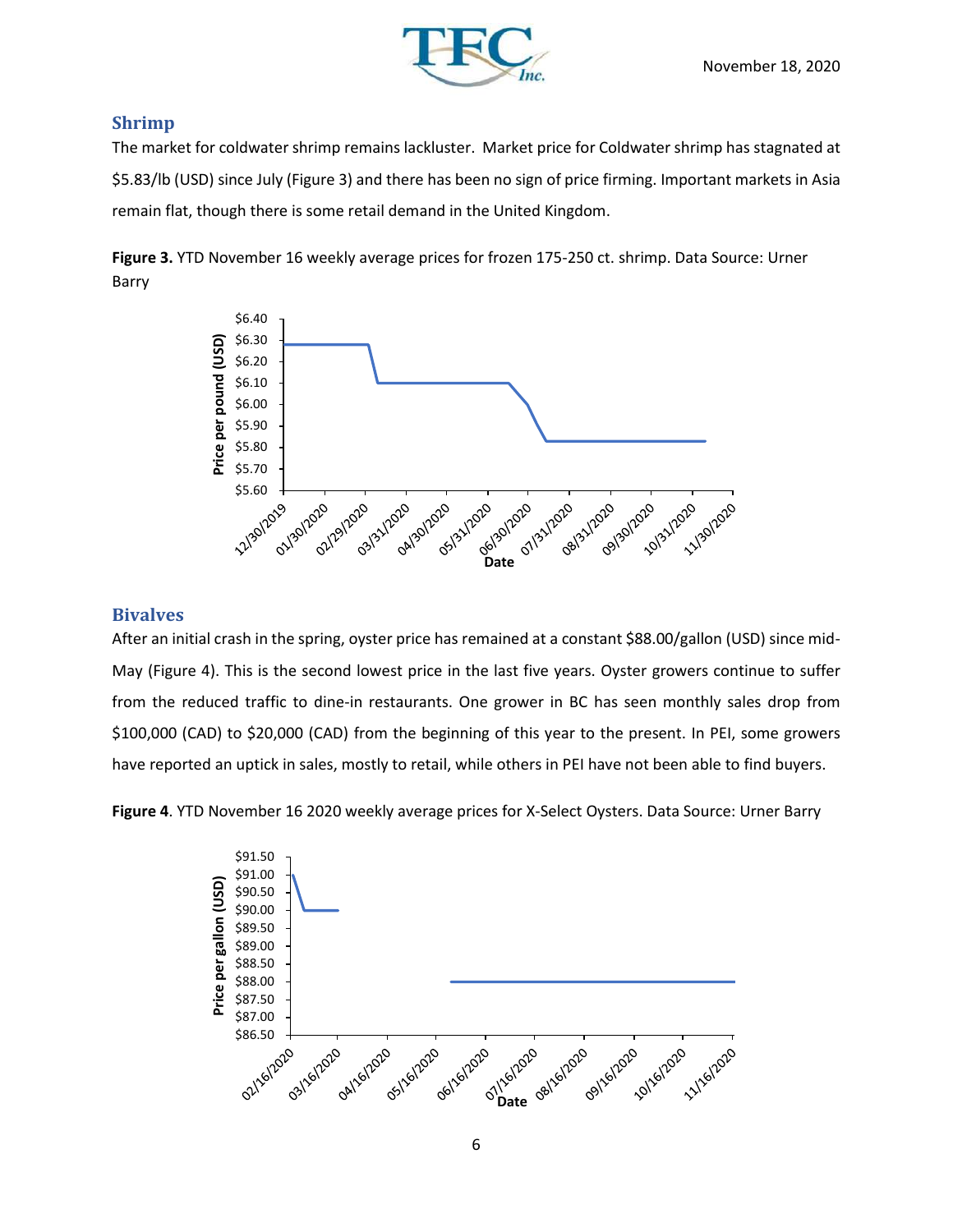![](_page_6_Picture_0.jpeg)

The prime period of the scallop fishery is past, and landings are slowing as the year ends. As a result, supply has begun to shrink, and market prices have risen to 2020 highs of \$13.75/lb (USD) (Figure 5). The low supply is leading to highly competitive bidding processes for scallop in the US, with as many as 10 different bidders competing for the same scallops. This has driven interest in international sources of scallop upwards.

![](_page_6_Figure_3.jpeg)

![](_page_6_Figure_4.jpeg)

#### **Finfish**

General demand for finfish has declined. This is partially due to the upcoming US Thanksgiving holiday, which is not traditionally a seafood-heavy event. Further slowdown is attributable to more restrictive COVID-19 regulations being implemented in the US and Canada.

Market prices for halibut have exhibited volatility. Prices reached a low of \$5.56/lb (USD) in March. Prices in November are only just beginning to approach levels seen before the market crash brought on by the pandemic, with current prices for relatively low volumes of halibut at \$8.94/lb (USD) (Figure 6). Shore price for halibut has been extremely poor for most of the year though it has recently begun to demonstrate signs of increased prices.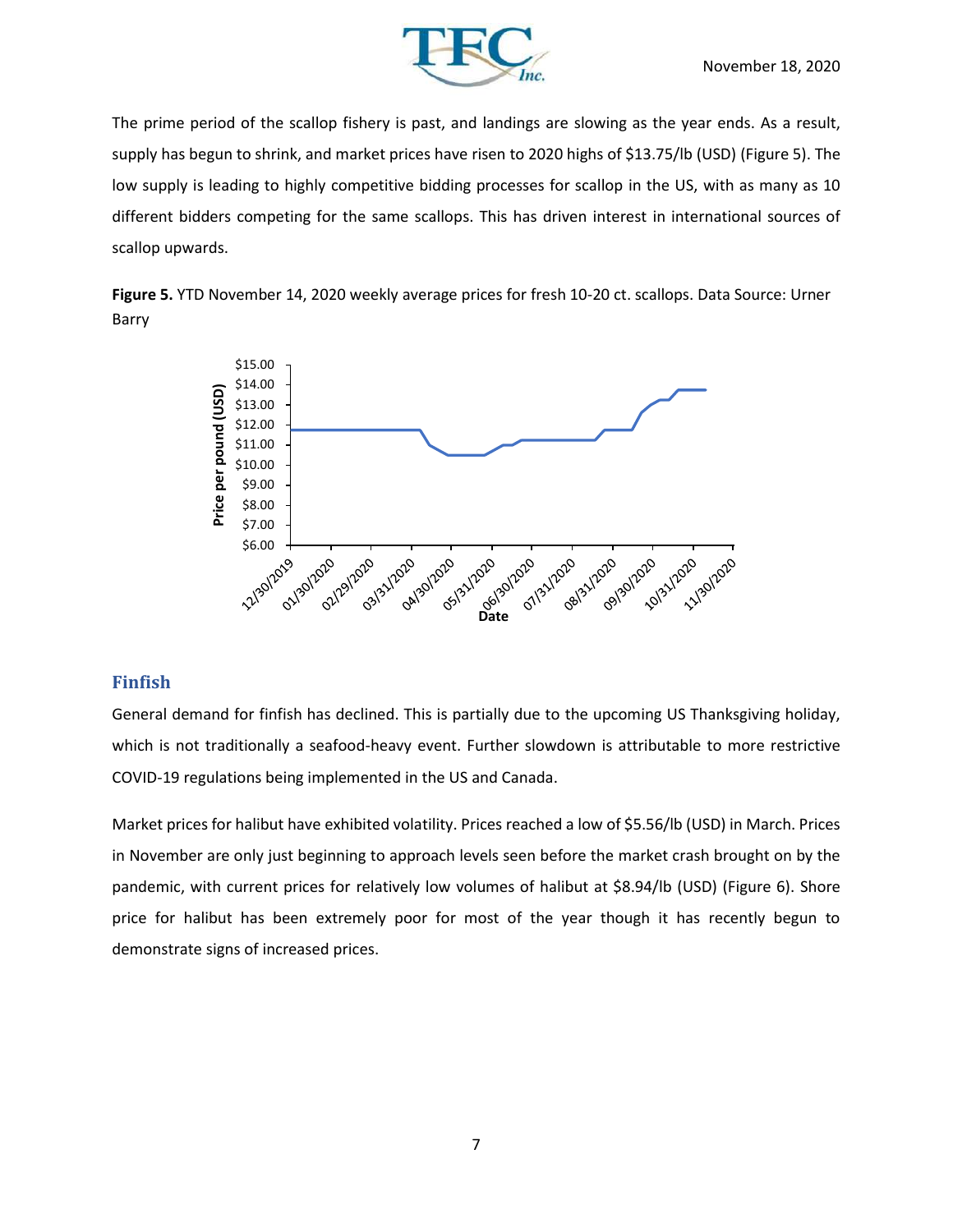![](_page_7_Picture_0.jpeg)

![](_page_7_Picture_1.jpeg)

**Figure 6.** YTD November 2020 weekly average prices for fresh whole halibut. Data Source: Urner Barry

![](_page_7_Figure_3.jpeg)

Atlantic salmon prices have exhibited volatility throughout the year and demand remains below normal levels. Supply remains adequate which has created a ceiling on potential price increases. Price has fallen to \$3.20/lb (USD) (Figure 7), and to date prices have been at their lowest point since 2015. Grow out continues to be a concern, as some salmon that were scheduled to be harvested in early spring of 2020 remain in the water as of mid-November. Farm raised salmon has experienced large negative impacts resulting from the pandemic and the upward growth trajectory for farmed salmon has ground to a near halt. In 2019, production of farmed salmon grew by 7% worldwide, falling to just 2% in 2020. Analysts have estimated that demand for salmon will have fallen by 15% by year end 2020.

**Figure 7.** YTD November 2020 weekly average prices for fresh Atlantic 2-3lb salmon fillets from Chile. Data Source: Urner Barry

![](_page_7_Figure_6.jpeg)